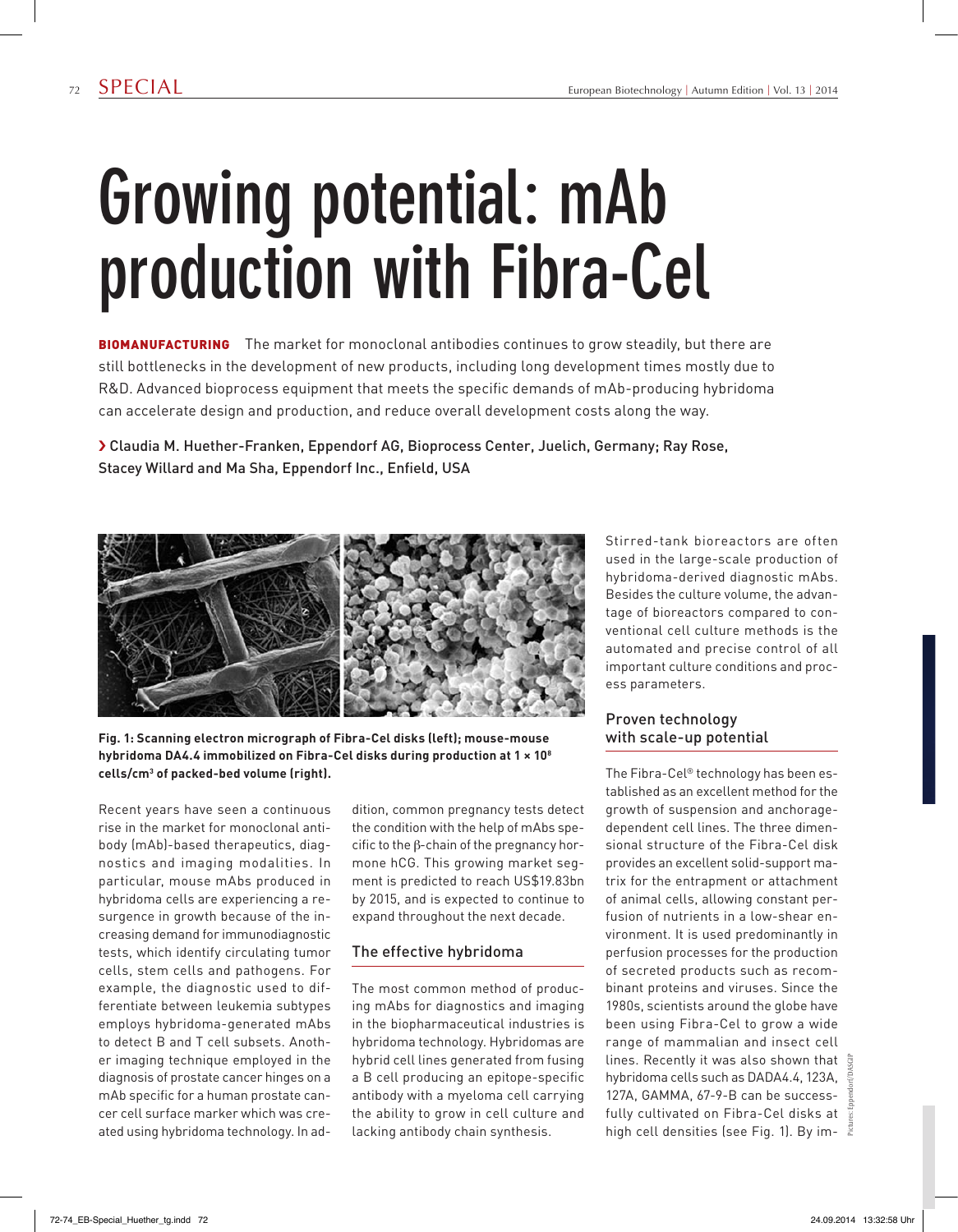**Made in Germany**

proving cell densities, the mAb titers in production processes can be massively increased.

Originally used in autoclavable Celli-Gen® cell culture bioreactors (Eppendorf), Fibra-Cel technology has now been successfully adapted to sterilizable-in-place systems as large as 150 liters, allowing for seamless scale-up to commercial production. With the BioBLU® packed-bed, singleuse vessels (Eppendorf), Fibra-Cel technology is also available for those who prefer the advantages of disposable systems.

#### Increasing productivity fivefold

Scientists at the Eppendorf Research & Development Lab in Enfield, CT, USA have been evaluating DA4.4 hybridoma cell cultures on Fibra-Cel disks. To demonstrate that the proprietary packed-bed basket impeller is capable of robust, reproducible high-density hybridoma culture under perfusion conditions, two independent trials were conducted using the suspension-adapted DA4.4 hybridoma cell line in a CelliGen 310 bioreactor (Fig. 2). This packed-bed impeller creates a low differential pressure at the base of the impeller tube, which circulates the medium throughout the system. The medium receives gases through a sparger located at the bottom of the inner tube, protecting the cells from exposure to the gas liquid interface. This results in low turbulence and low shear stress on the culture.

In preparing the inoculum, DA4.4 hybridoma cells were grown in 1 L shake flasks at 37 °C with 5%  ${\mathsf O}_2$  and agitation set at 95 rpm. The culture medium was prepared using Gibco® Hybridoma-SFM complete DPM powder supplemented with 5% Hyclone® Fetal Bovine Serum and 1% Gibco liquid Pen/Strep. For bioreactor cultivation, the 1.75 L vessel working volume was inoculated with a target total of 4.1 x 108 cells. Actual viable cell numbers were  $3.5 \times 10^8$  cells (2.2 x 10<sup>5</sup> cells/mL) for the first run and  $4.8 \times 10^8$  cells  $(3 \times 10^5$ cells/mL) for the second run. For both runs, hybridoma cells were cultured in CelliGen 310 bioreactors for nine consecutive days, using the basket impeller system packed with 75 g of Fibra-Cel disks. Perfusion was initiated for each bioreactor on day 3 and continued through day 9. Initially, the main objective was to increase the perfusion rate to maintain a glucose concentration at or above 1 g/L. For the second bioreactor experiment, the perfusion rate was adjusted to match the first bioreactor rate in order to make the two runs as similar as possible. Daily offline measurements of glucose concentration were performed from both bioreactors, and the glucose consumption



## *Minicircle* **& Plasmid DNA Service**

- Customized plasmid & *minicircle* production
- *InStock* service for reporter gene plasmids and *minicircles* (GFP, *lacZ, luc*, miniS/MAR etc.)
- *InStock* service for AAV helper & packaging plasmids (e.g. pDG/pDP)
- $\bigcirc$  Certificated and reproduced quality
- *High Quality Grade* production of plasmid DNA for GMP virus & RNA productions
- QC including CGE service for plasmid topology analysis  $\circ$
- Stability and storage studies  $\circ$

### **PlasmidFactory.com**

PlasmidFactory GmbH & Co. KG | Meisenstraße 96 | D-33607 Bielefeld | Germany | Fon ++49 521 2997350